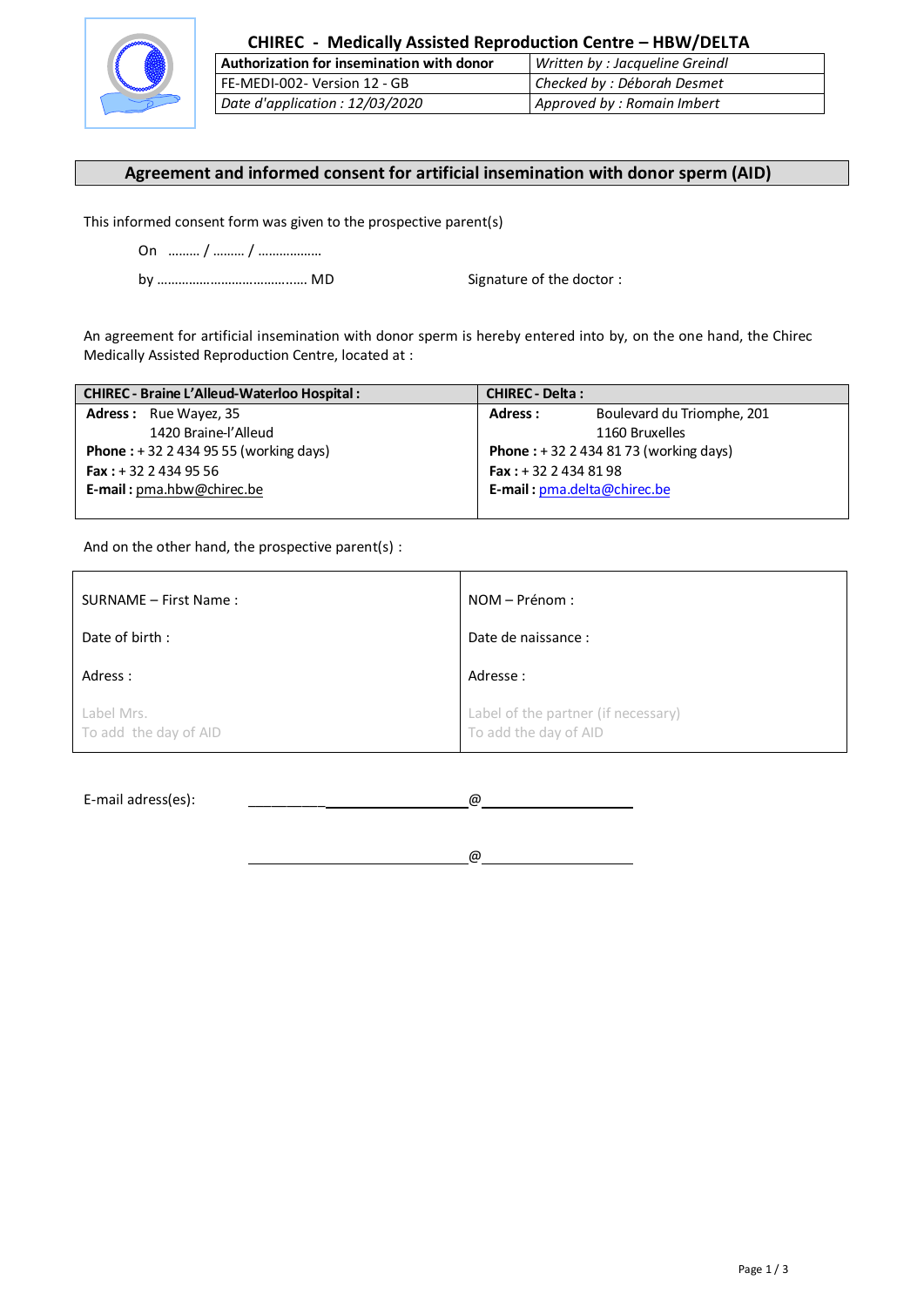|                        | CHIREC - Medically Assisted Reproduction Centre - HBW/DELTA<br>Authorization for insemination with donor |  | Written by : Jacqueline Greindl |  |
|------------------------|----------------------------------------------------------------------------------------------------------|--|---------------------------------|--|
|                        | FE-MEDI-002- Version 12 - GB                                                                             |  | Checked by : Déborah Desmet     |  |
|                        | Date d'application : 12/03/2020                                                                          |  | Approved by : Romain Imbert     |  |
|                        |                                                                                                          |  |                                 |  |
|                        |                                                                                                          |  |                                 |  |
|                        |                                                                                                          |  |                                 |  |
| Prospective parent(s), |                                                                                                          |  |                                 |  |
|                        | Authorize insemination for Mrs                                                                           |  |                                 |  |
|                        | With the sperm supplied by:                                                                              |  |                                 |  |

- A non-anonymous sperm donor (Name/Nr : ………………………………) 1
- $\Box$ † An anonymous sperm donor
- For artificial insemination planned on ………………. / ………………. / 20………………

## **I / We declare that we have received the detailed information document on intrauterine inseminations. I / We declare that we have been informed of the current rate in the IVF center (annex flyer). I / We have informed our doctor of any stay abroad in the last 3 months.**

I / We declare that we have been informed of the various possible parental projects, including adoption and medically assisted reproduction techniques (ART).

……………………………………. MD has explained the benefits as well as the risks associated with artificial insemination with donor sperm, especially those of a multiple pregnancy in cases of ovarian stimulation, as well as genetic, psychological and infection risks.

I / We declare that I / we have received the contact details of competent persons to provide psychological support before, during and after the medically assisted reproduction process.

The treatment will be conducted in accordance with the ongoing regulations imposed by the Act on Medically Assisted Reproduction of 6 July 2007, which particularly advises that the following are prohibited

- Commercialisation of sperm
- Sperm donation of eugenic character i.e. focused on the selection or amplification of non-pathological genetic characteristics of the human species.
- Sperm donation focused on sex selection, with the exception of the selection used to screen out embryos with sex-linked diseases.
- The simultaneous implantation of sperm from different donors.

And the following legal advices:

1

- Once the donation procedure has started, donation is definitive.
- Sperm from the same donor may not lead to the birth of children in more than 6 different women.
- With effect from the donating of sperm insemination, the rules of filiation as established by the Civil Code favour the prospective parents having benefited from the sperm. No action related to parentage or consequent property rights may be brought by the sperm donor against the prospective parents and vice-versa, nor by the child born by the use of the sperm.
- Only medical information that may be of importance for the healthy development of the unborn child can be disclosed::
	- $\triangleright$  To the recipient couple at the time of their choice
		- $\triangleright$  To the GP if the health of the child requires it

Each of us may, at any time, and without having to give reasons, withdraw from the AID treatment project.

<sup>1</sup>  *If resorting to a personal donor, freezing and storage costs shall be borne by the applicant. The cost of sperm cryopreservation is €150 for each*  freezing. There are as well fees for freezing of €150 per year (indexing), from the second year and regardless the number of frozen vials. If you have *not communicated your decision to stop the treatment within the 30 days following the date of invoice, you are supposed to pursue the treatment and committed to pay the bills.*